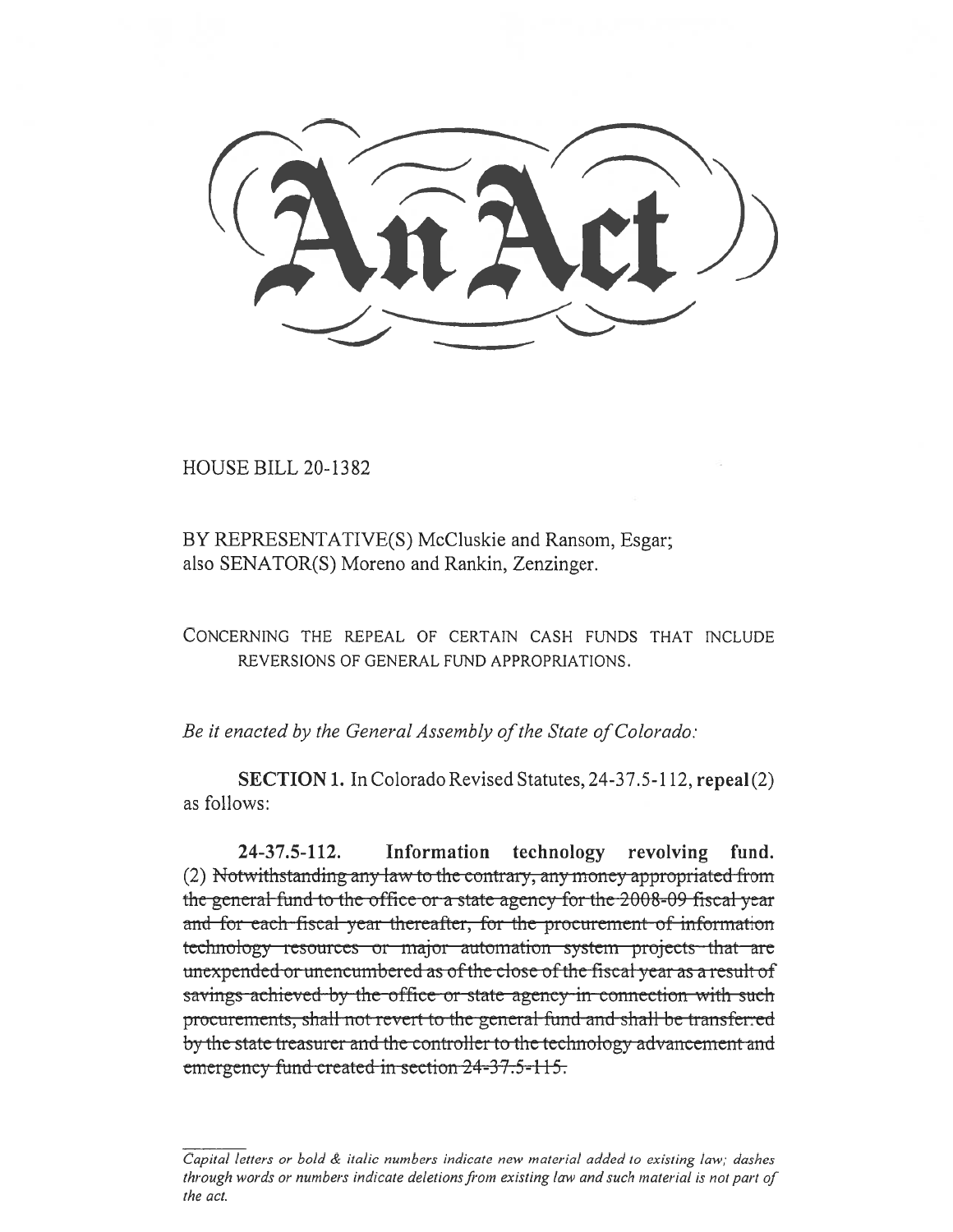**SECTION 2.** In Colorado Revised Statutes, 24-37.5-115, **add** (7) as follows:

**24-37.5-115. Technology advancement and emergency fund repeal.** (7) (a) ON THE EFFECTIVE DATE OF THIS SUBSECTION (7), THE STATE TREASURER SHALL TRANSFER THE UNEXPENDED AND UNENCUMBERED BALANCE FROM THE FUND TO THE GENERAL FUND.

(b) THIS SECTION IS REPEALED, EFFECTIVE JUNE 30, 2020.

**SECTION 3.** In Colorado Revised Statutes, 24-75-402, **repeal**   $(5)(11)$  as follows:

**24-75-402. Cash funds - limit on uncommitted reserves reduction in the amount of fees - exclusions - repeal.**  (5) Notwithstanding any provision of this section to the contrary, the following cash funds are excluded from the limitations specified in this section:

(II) The technology advancement and emergency fund created in section  $24 - 37.5 - 115$ ;

**SECTION 4. Safety clause.** The general assembly hereby finds,